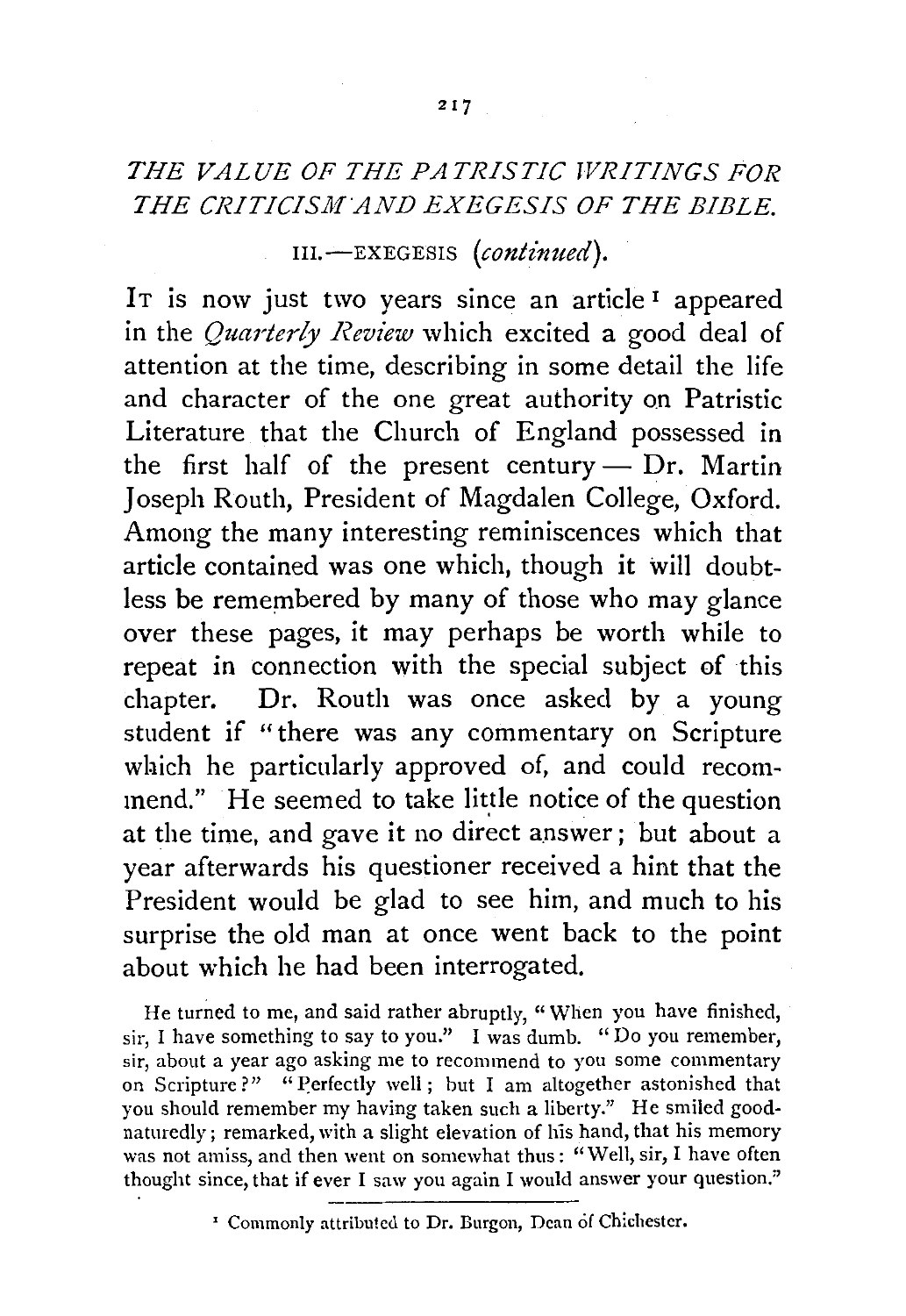I was delighted, and said so. He went on : "If you will take my advice, sir (an old man, sir, but I think you will find the hint worth your notice), whenever you are at a loss about the sense of a passage in the New Testament, you will ascertain how it is rendered *in the Vulgate*; the Latin Vulgate, sir. I am. not saying" (here he kindled, and eyed me to ascertain whether there was any chance of my misunderstanding him) "not that *the Latin* of the Vulgate is inspired, sir" (he tossed his head a little impatiently and waved his hand)! "Nothing of the sort, sir; but you will consider that it is a very faithful and admirable version, executed from the original by a very learned man-by Jerome-in the fourth century; certainly made therefore from manuscript authority of exceedingly high authority; and in consequence entitled to the greatest attention and deference." I have forgotten what he said besides; except that he enlarged on the paramount importance of such a work.'

At the time when this advice was given the age of modern commentary writing was only just beginning to set in. The epoch-making works of Meyer and De Wette were already in use in Germany, but they were not yet naturalized in England. Grotius, Bengel, and perhaps Hammond, were the only commentaries at all of the first order to which the average English reader would have access. The labours of Mill were confined to the text. The prince of English scholars, Bentley, had touched occasionally upon New Testament exegesis, and where he had done so he had shcwn the same masterly grasp as in other directions, but the places illustrated by him were few and far between. The most conspicuous contemporary commentator was Dr. Blomfield, Bishop of London, and his achievements were not by any means such as to throw earlier works into the shade.

But if it is not surprising that such preëminence should be assigned to the Vulgate in New Testament . exegesis, it is perhaps less easy to understand why Dr. Routh should have limited his recommendation to

' *Quarterly Review,* No. 291, July, 1878, pp. 30, 31.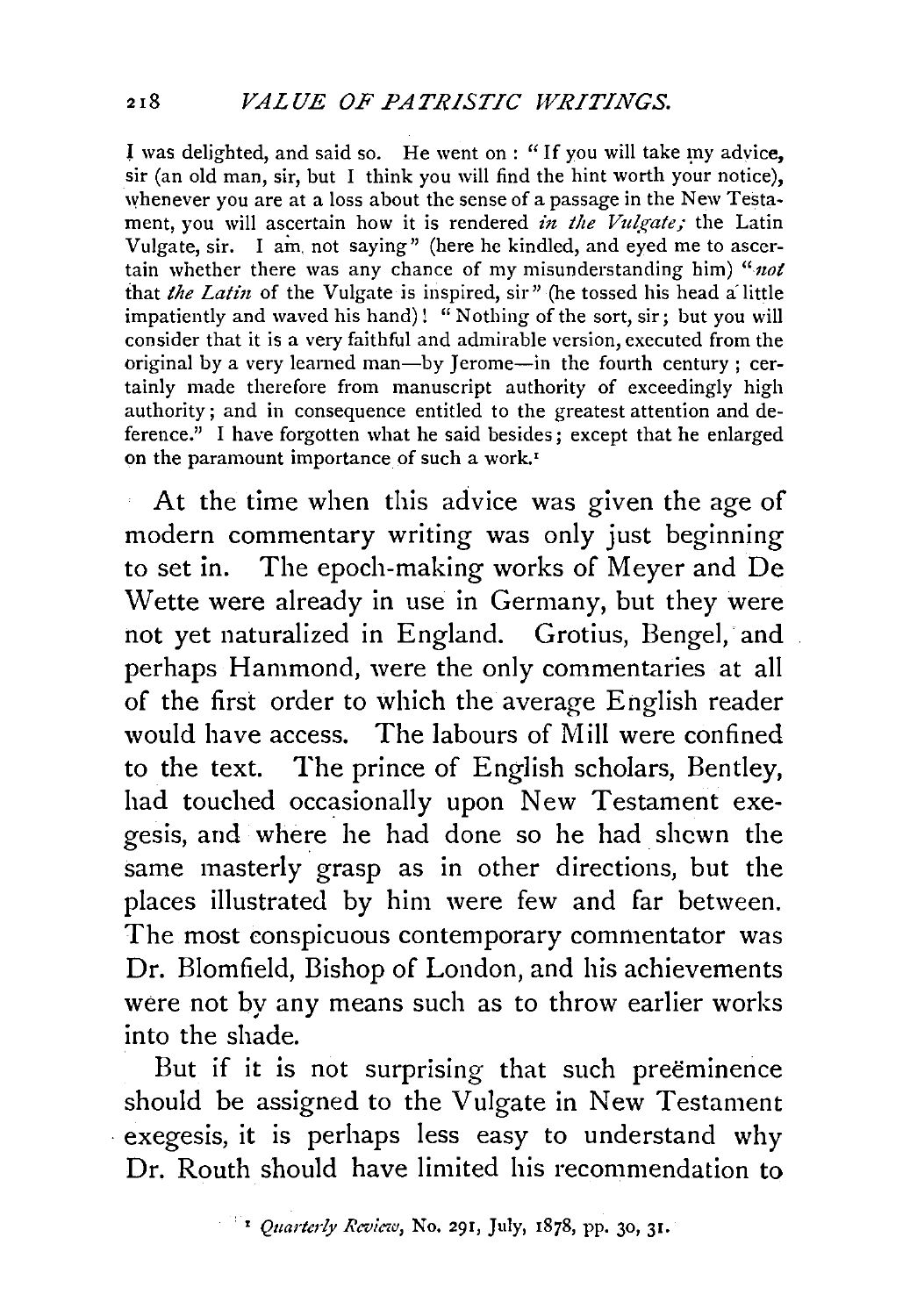that portion of the Bible. Probably the reason is only to be sought in his own greater familiarity with New Testament studies. Otherwise an even stronger claim might be put in for the part which contains the Old Testament. It is true that here, too. Gesenius and Ewald had already broken the ground for a more scientific exegesis, but putting these on one side, it would seem to be very doubtful whether the English reader could have found any single commentary that would have thrown as much continuous light upon the whole of the Old Testament as Jerome's translation.

Taking all his work together, there is not one of the Patristic writers who has done as much for the interpretation of the Bible. In the Old Testament he stands alone. None but he approached it with anything like an adequate knowledge of the language in which it was written. To complain that even his knowledge does not come up to the standard of modern scholarship is mere pedantry. We have already seen that such knowledge as he possessed was derived orally from Jewish teachers. It was not systematized in grammars and lexicons, but was picked up by questions and conversation, much as a temporary resident in a foreign country might pick up the language of the country in which he was staying at the present day, but with the further disadvantage, that in Jerome's case the language that he had to acquire had ceased to be spoken, and was only preserved in a not very trustworthy tradition.

A simple test of the degree of proficiency to which Jerome attained may be seen in the rapidity with which the translation was executed. For the whole of the Old Testament he took about fifteen years-from 390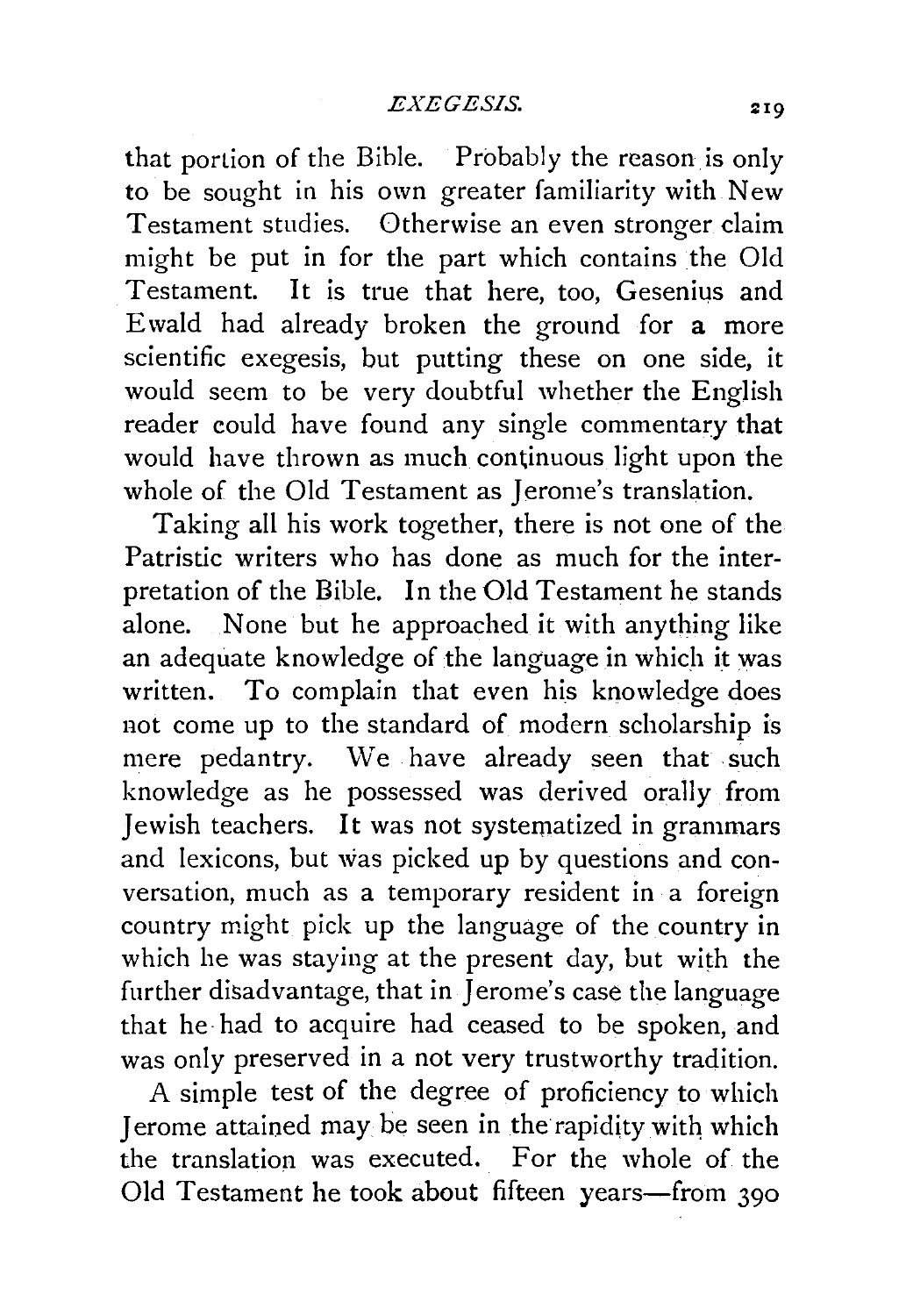to 405 A.D. ; 1 years filled with other exegetical works, with a constant interchange of letters, and with more than one prolonged and bitter controversy ; years broken by sickness and interrupted by barbarian invasion. Single examples tell the same tale even more clearly. Jerome had been much pressed for a translation of the Book of Tobit. This was written in Aramaic, a tongue which he did not understand. Accordingly he got a Jew to turn it for him into Hebrew, and as fast as it was translated for him, he dictated to the scribe his own Latin Version. " For this," he says, "I snatched the work of one day." <sup>2</sup> To the Book of Judith he could devote still less. "To this," he· says, "I gave a single sitting" *(unam lucubratiunculam*), part of which must have been taken up with the criticism of the text which Jerome found in great disordet.3 The Book of Tobit contains fourteen chapters and 244 verses, and the Book of Judith sixteen chapters and 339 verses, so that the reader may form some idea of what Jerome could do when working at high pressure. These facts speak volumes not only for his practical familiarity with Hebrew, but also for his dexterity as a translator, his command of his own native tongue, his power of work, and his general ability.

Of course, it is not to be supposed that all parts of the translation were dispatched at this prodigious rate. It is one of the chief merits of Jerome that he took up so bold a position as he did in regard to the Apocrypha. In regard to these two books, Tobit and

l.

<sup>&#</sup>x27; Zockler, *Hieronymuf,* pp. 183, 184; Diestel *(Gesch. d. A.* T. p. 96) gives the date at which the work was begun as 392, but the earlier date seems to be the more correct.<br>**2** *Prafat. in Tebiam.* 3 *Prafat. in lib. Judith.*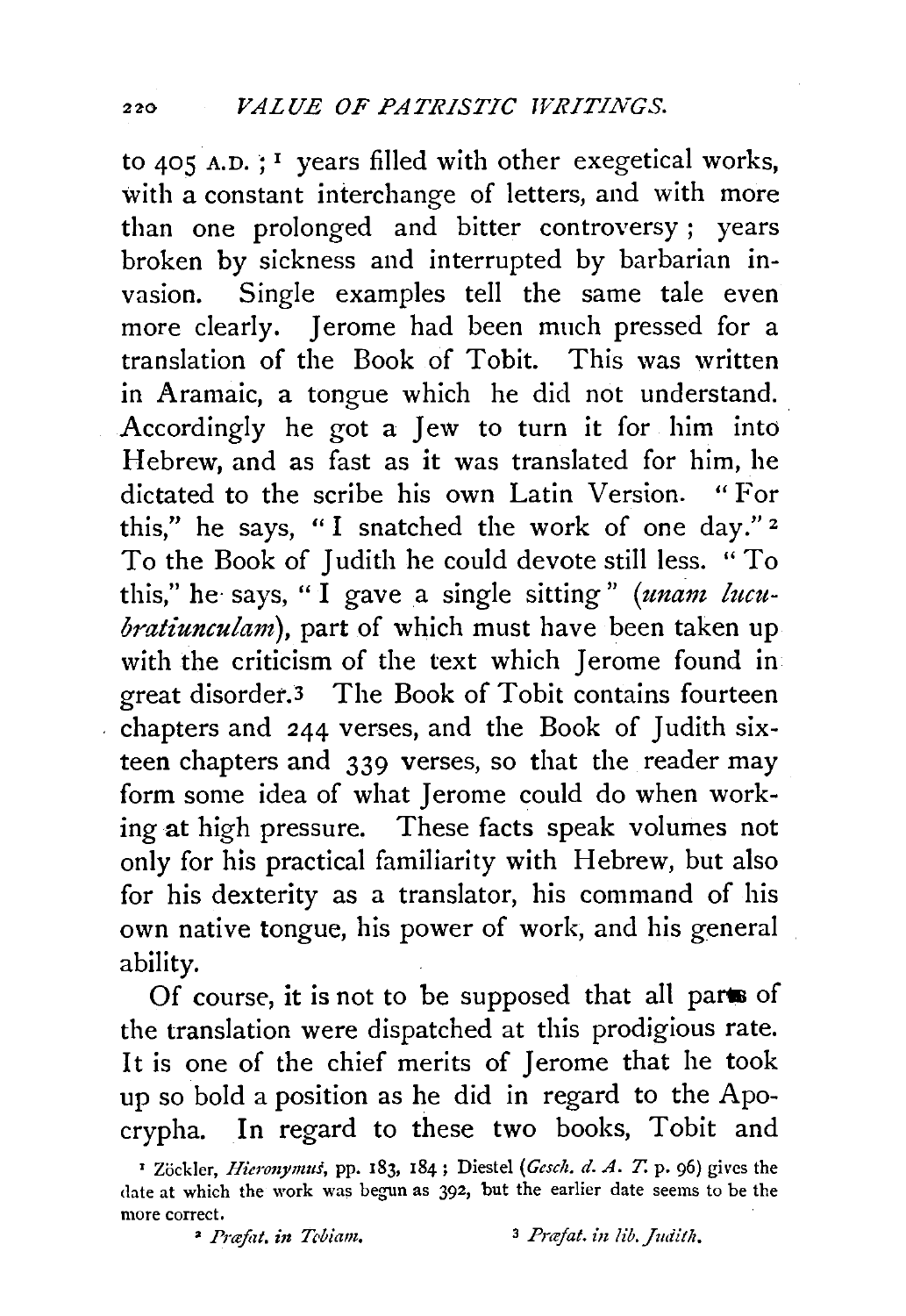Judith, he apologizes for translating them at all, throwing the responsibility, in the one case, upon the Bishops, Chromatius .and Heliodorus, at whose request the translation was made ; and in the other, upon the Council of Nicæa, which was said to have reckoned the Book of Judith amongst Holy Scripture.<sup>1</sup> We cannot, therefore, draw any inference as to the degree of care likely to be expended upon the canonical books. Applying a different test, and judging rather by results, we find that on this criterion the verdict upon Jerome's work is satisfactory. The Septuagint Version was made by bilingual Jews at a time when the knowledge of the Biblical Hebrew must have been both fresher and more extensive than was possible some five or six hundred years later. And yet it seems to be admitted on all hands that Jerome's version is distinctly better than the Septuagint. In some parts, at least, the philological knowledge displayed is greater; 2 and throughout Jerome must bear the palm as to literary skill and power.

These two qualities, along with a third-unrivalled learning in the works of previous commentators-characterize the whole of Jerome's writings on the Old Testament, and place them even now at the head of all the patristic literature upon the subject. The commentaries have the same excellences and the same defects as the Vulgate. They present a strong contrast to those of Theodore of Mopsuestia. That writer, as we have seen, possessed practically no philological equipment. Not only was he entirely ignorant

VOL. XII.

<sup>&#</sup>x27; See the *Prefaces* (Tischendorf's *Bib!. Sacr. La!. V.* 7'. p. xlviii).

<sup>&</sup>quot; See the art. "Hebrew Learning" in Smith's *Diet. of Christ. Biog.* vol. ii. p. 868.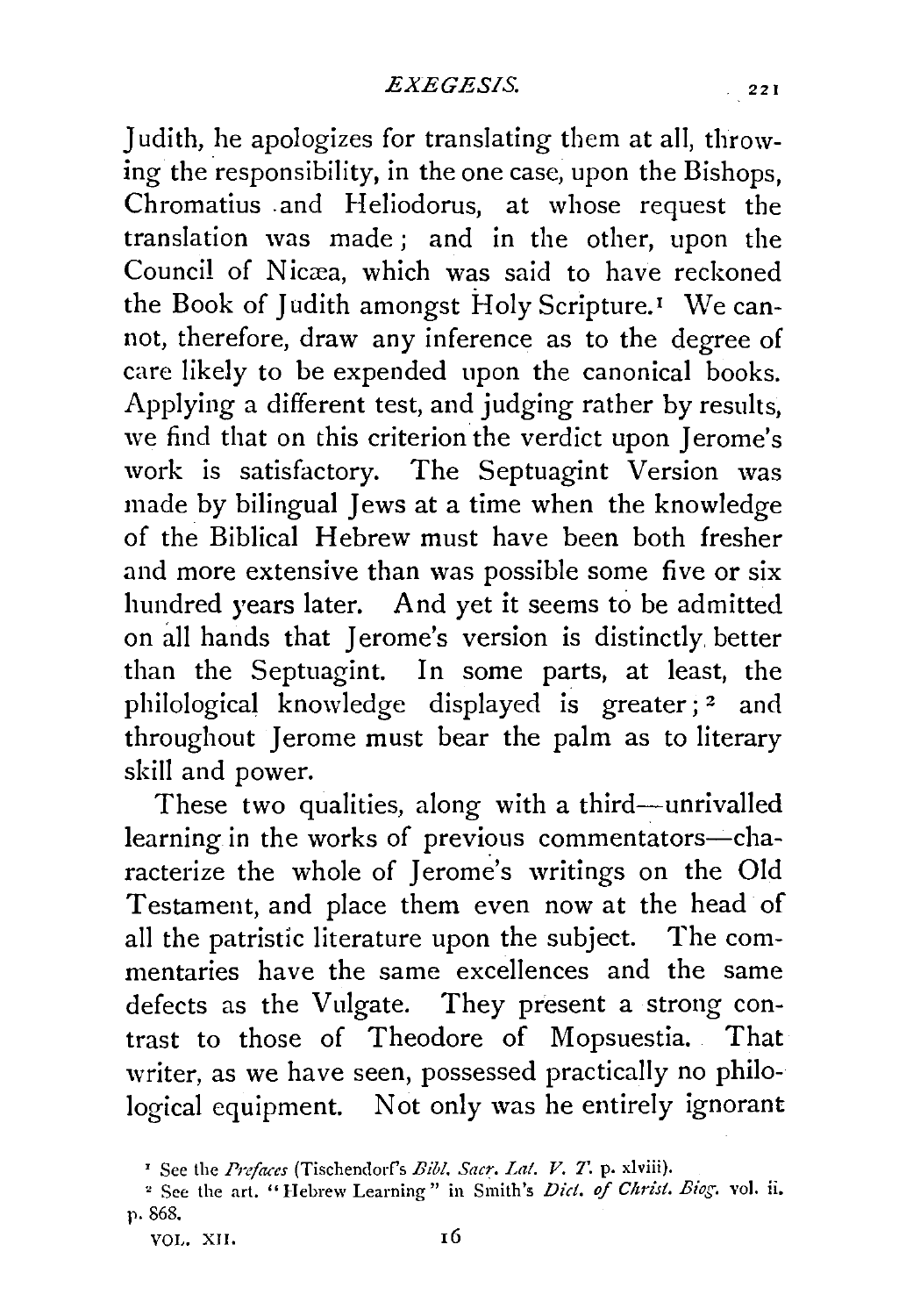of Hebrew, but he did not even see that this ignorance was any drawback. His style was at once diffuse and obscure. He went on his own way, caring little to He went on his own way, caring little to amass materials from those who had gone before him. But all these deficiencies are compensated by his penetrating grasp on the principles of Biblical interpretation. We have little to do but to invert each of these propositions in order to form a very fair idea of the characteristics of Jerome. His philological equipment was, as we have seen, by far the best in all antiquity. No other of the Fathers was, in the least degree, competent to undertake what he undertook,<sup>1</sup> and not only undertook, but carried out with, on the whole, remarkable success. By a piece of singular good fortune he seems to have obtained access to the best Jewish tradition of his time, and the mere fact that he is the vehicle of this tradition invests his writings with importance for the critical scholars of the present day. As his text approached closely to that of the Masoretic editors, so also his interpretation represents more fully than any other extant work can do the authorized and accepted traditions of the most eminent Jewish scholars. Without assuming that that tradition was necessarily right, it could not fail to be, from a merely historical point of view, most valuable.

Then, again, his style is brilliant. It sparkles with epigram and with fine and uncommon, though at times somewhat turgid, metaphor. Erasmus could find in it something that was wanting even in Cicero.<sup>2</sup> That something was probably the native force and fiery energy which was foreign to the smoother periods of the

<sup>&</sup>lt;sup>1</sup> Diestel, *Gesch. d. A. T.* p. 94; Merx, *Joel und ihre Ausleger*, pp. 156, 168.

<sup>&</sup>lt;sup>2</sup> Quoted in Zöckler, *Hicronymus*, p. 340, n.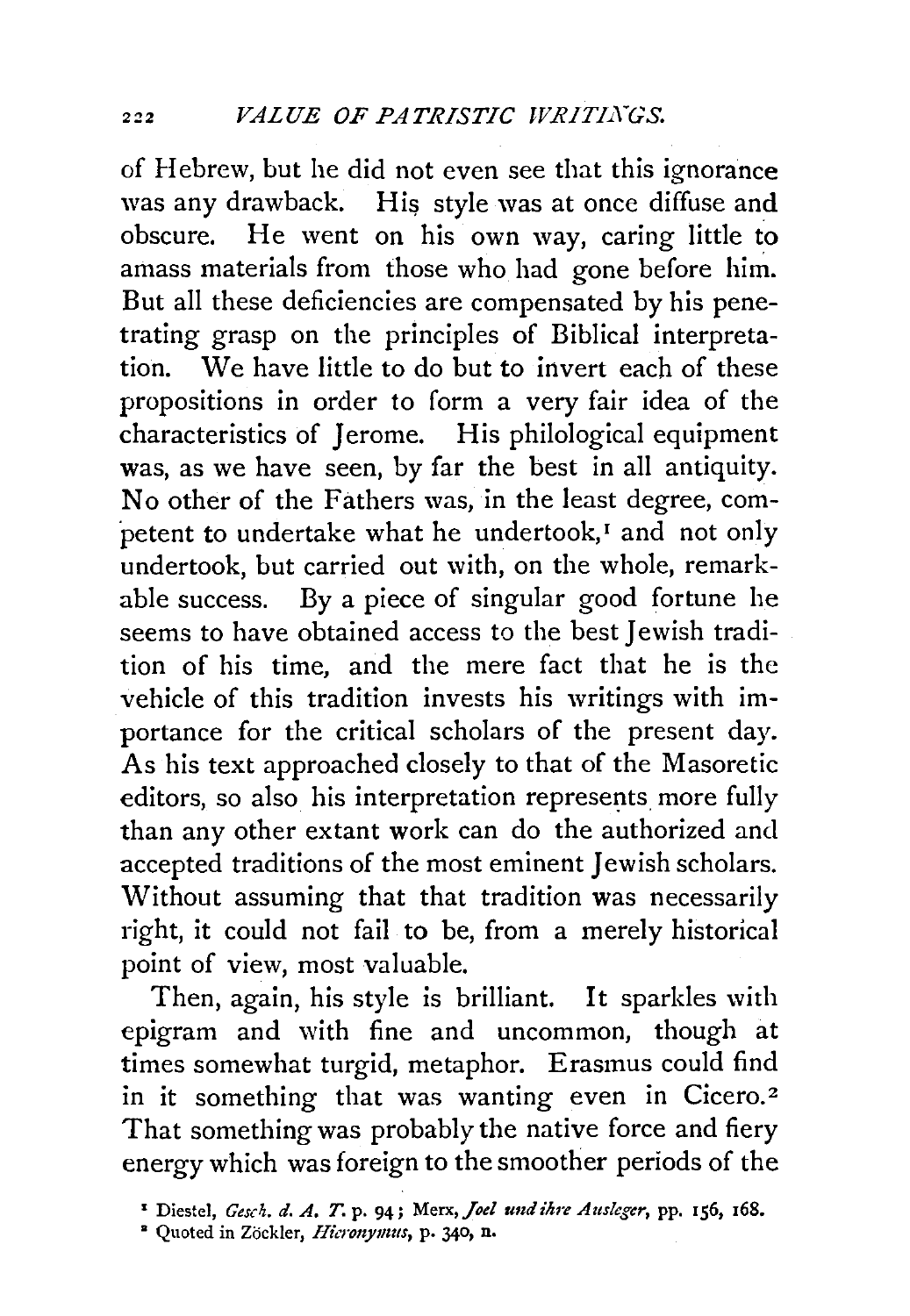master of classical Latin. *Jerome by no means avoids* -errors of taste. His very command of metaphor is accompanied by too little discrimination. In his desire to place a subject in its most graphic light no scruples ·of delicacy restrain him. His invective is coarse and savage. But whatever else it may be, or may not be, his prose is always alive; it has always a buoyant and forcible movement that carries the reader along with it. Learning in his hands never becomes dull. The brilliant writer is nowhere lost in the mere collector.

And yet as a collector, too, Jerome accumulated stores such as no other writer of ancient times has left behind him. He has made amends for the loss of so many of the works of Origen by incorporating the -comments of that great author largely among his -own ; and not only those of Origen, but of many other writers, famous or obscure. Any one who wished not so much to make acquaintance with some one of the greater minds of antiquity as to form an average con- -ception of the nature of patristic exegesis could not do better than go to Jerome. He would find there the digest that he sought made ready to his hand.

But the same thing which was in one sense Jerome's strength was in another his weakness. Jerome is before all things eclectic. Both in principles and in details he was vacillating and uncertain. Even in regard to the Septuagint he was not consistent. He frequently ·quotes either from the Septuagint or the Old Latin in preference to his own version, and in that version manyerrors have been allowed to stand which he had himself directly combated.<sup>1</sup>

In like manner in regard to the interpretation. It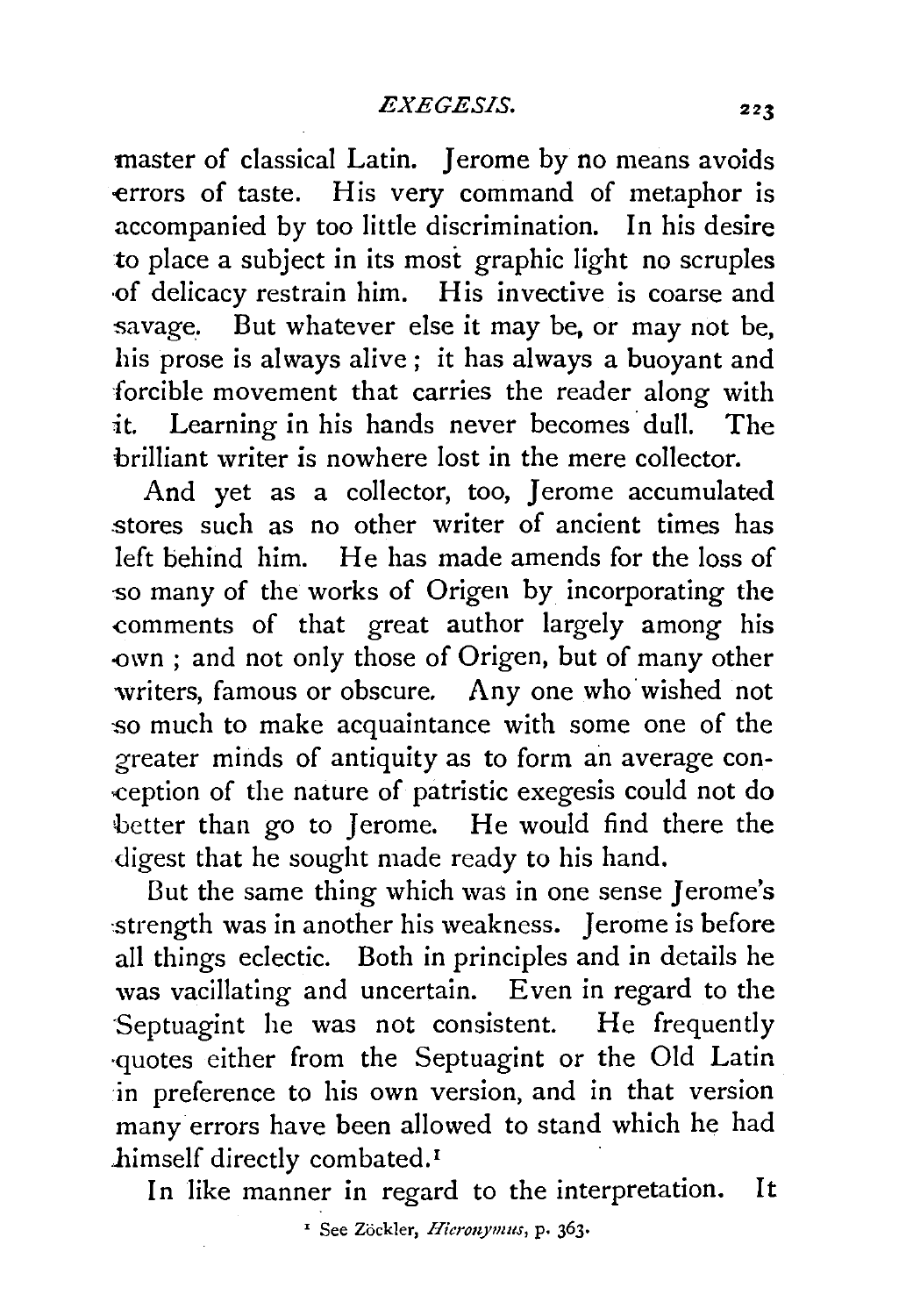is not difficult to find in the writings of Jerome excellent maxims as to the importance of ascertaining the historical sense. He speaks with scorn of those who, "coming, like himself, to the study of Holy Scripture from that of profane literature, after they have caught the popular ear with their rounded periods, imagine that whatever they say must needs. be the law of God; nor do they condescend to learn what was the opinion of prophets or apostles, but fit incongruous proofs to their own opinions ; as if it were a fine thing and not a most perverted method of teaching to distort expressions and wrest reluctant Scripture into agreement with one's own fancies."<sup>1</sup> Again: "I am obliged, against my own will, frequently to discuss the peculiarities of the Hebrew tongue; forwe do not copy the orators in hunting after periods, piling together words, and exciting the hearers orreaders to applause by our declamations ; but things which are obscure, and naturally so, to people of another tongue, we are doing our best to explain." *z*  In sending to Amabilis what he calls a literal or historical exposition of a part of Isaiah, he says that his object is "not to win praise for his own efforts, but to have the words of the prophet understood; nor does he make a boast of his own eloquence, but what he seeks is rather a knowledge of the Scriptures." 3: At the end of the commentary on Obadiah he bids the discreet reader look rather for consecutiveness in the sense than for elegance of style.4 In his Preface to the same prophecy he remarks that he had first taken it up in his youth, and returned to it in his old\_

- Vallarsi, /lier~n. *0}.* tom. vi. p. uS.
- <sup>3</sup> Ibid. tom. iv. p. 169. 4 Ibid. tom. p. 386.

<sup>•</sup> *Epz:rt. ad Pau!immt (aj.* Tischendorf, *Bib!. Sacr. Lat.* p. xxx.)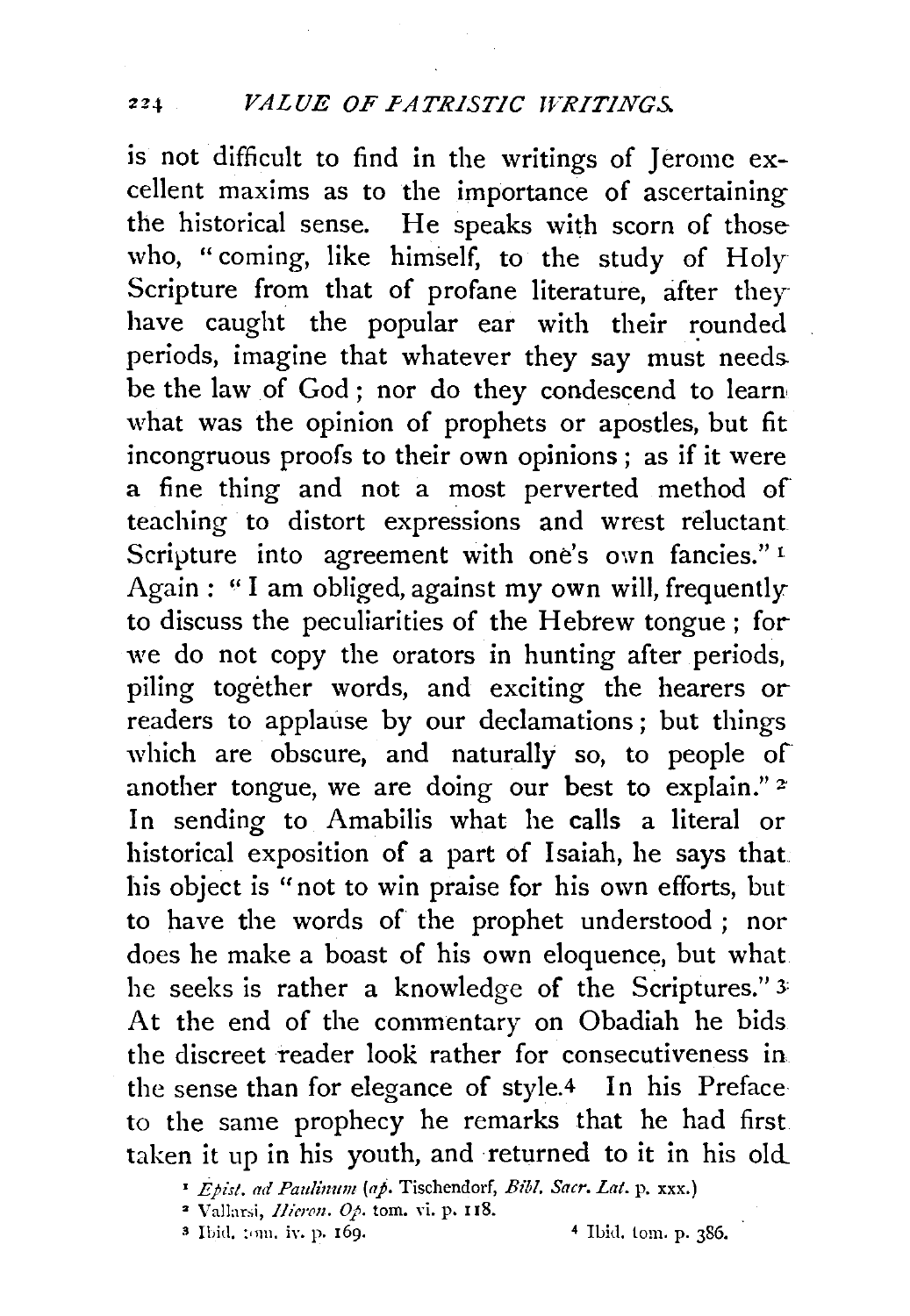$age: "' When I was a child, I spake as a child, I$ understood as a child, I thought as a child ; but when I became a man, I put away childish things.' If the Apostle makes progress and passes on to the things that are before, forgetting that which is behind, and according to the precept of our Saviour he who has put his hand to the plough is not to look back, hew much more may I, who have not yet reached the age <>f the perfect man, the stature of Christ, claim in dulgence if in my youth, carried away by an ardent temper and zeal for the Scriptures, I interpreted allegorically the prophet Obadiah, the history of which I did not understand ?"<sup>1</sup> Of this juvenile attempt Jerome is now heartily ashamed. Nor is he content with seeking for the historical sense himself, but he notes repeatedly the absence of any adequate treatment of it as a blemish in the works of others.

And yet this very same writer, who is so anxious to restrict allegorizing and to secure a plain, direct, literal interpretation-this very same Jerome is himself full <>f extravagant allegories. Nor are these isolated or accidental, but they run through whole books at once. In the Book of Leviticus "every sacrifice, nay, almost every syllable, and the garments of Aaron and the whole Levitical order, are instinct with heavenly meanings" (sacramenta). In the Book of Numbers the forty-four stations of the wanderings are so many " mysteries." The Pentateuch is the "five words" with which the Apostle wished to be able to speak (1 Cor. xiv. 19). Under the "cities, villages, mountains, rivers, torrents, and boundaries" mentioned in the Book of Joshua are really described " the spiritual

I Vallarsi, *Hicroll.* op. tom. vi. P• J6o.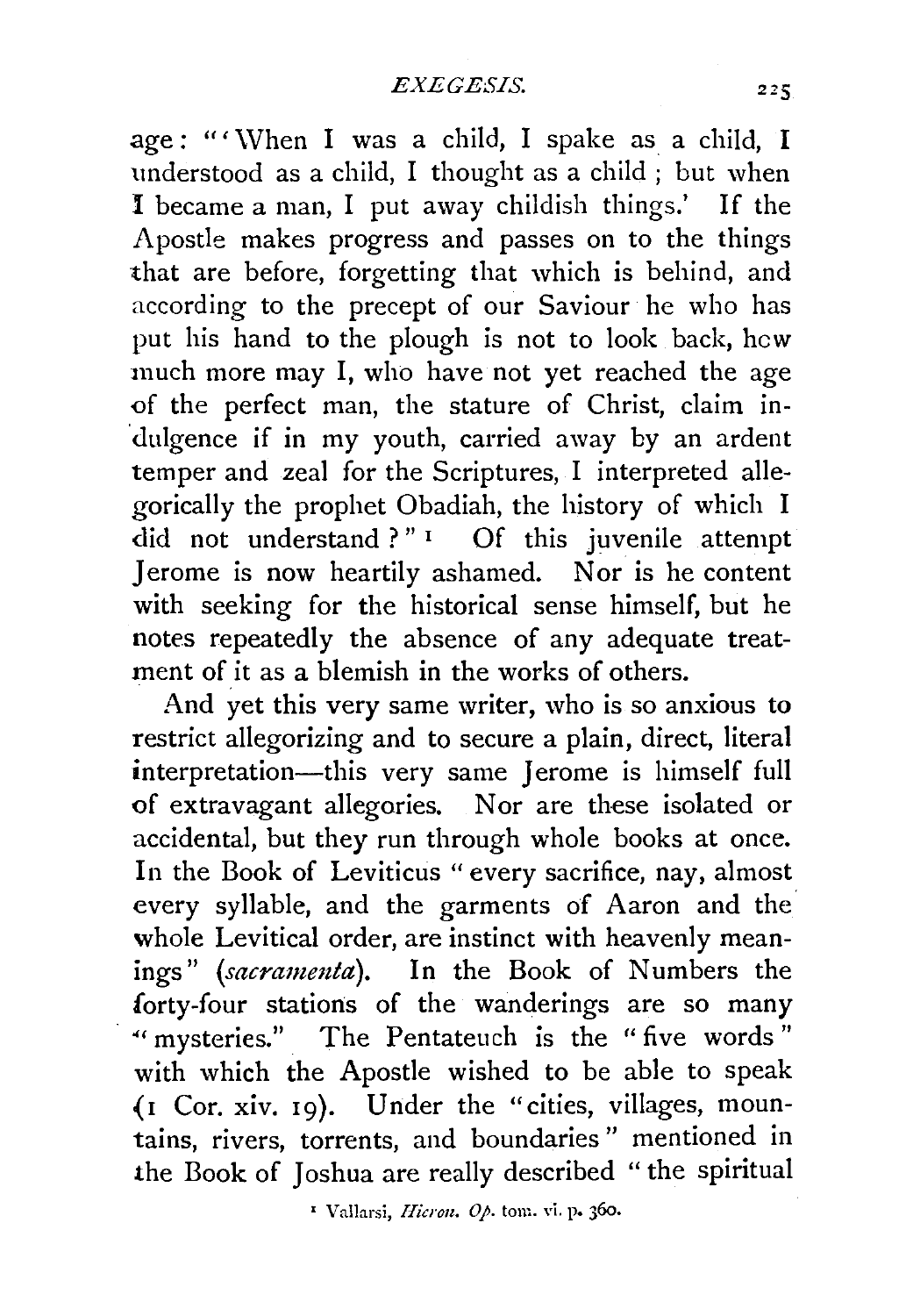kingdoms of the Church and of the heavenly Jerusalem." In the Book of Judges there are "as many types (figura) as there are rulers of the people." "Ruth the Moabitess fulfils the prophecy of Isaiah where he says: Send forth the Lamb, O Lord, that ruleth over the earth, from Petra in the wilderness, to *the mount of the daughter of Sion"* (Isa. xvi. 1, Vulgate Version). "Samuel, by the death of Eli and the slaughter of Saul, shews that the old law was abolished; and further, in Zadok and David testifies to the deep significance of a new priesthood and a new sovereignty" (novi sacerdotii novique imperii sacramenta *testatur).* " If you look at the history of the Book of Kings the words are plain enough ; if you look at the sense hidden beneath the letter, the story told is that of the smallness of the Church and the wars waged by the heretics against the Church."<sup>1</sup> And so on. It goes without saying that detailed instances of the same kind could be multiplied to any extent from the commentaries.

Perhaps this ought not to be called exactly a " halting between two opinions." There does not seem to be anything to shew that Jerome was directly influenced by the Antiochene movement. If he lays stress upon the historical sense, this is probably a simple reaction of common sense, which could not faiL to be greatly aided by his superior philological attainments and the scholarly instinct that would naturally go with them. · Origen himself recognized, in theory at least, the necessity of first ascertaining both the true text and its plain and straightforward meaning. In the more obscure parts of Scripture his practice did

• *Epis;'. ad Pau!immz.*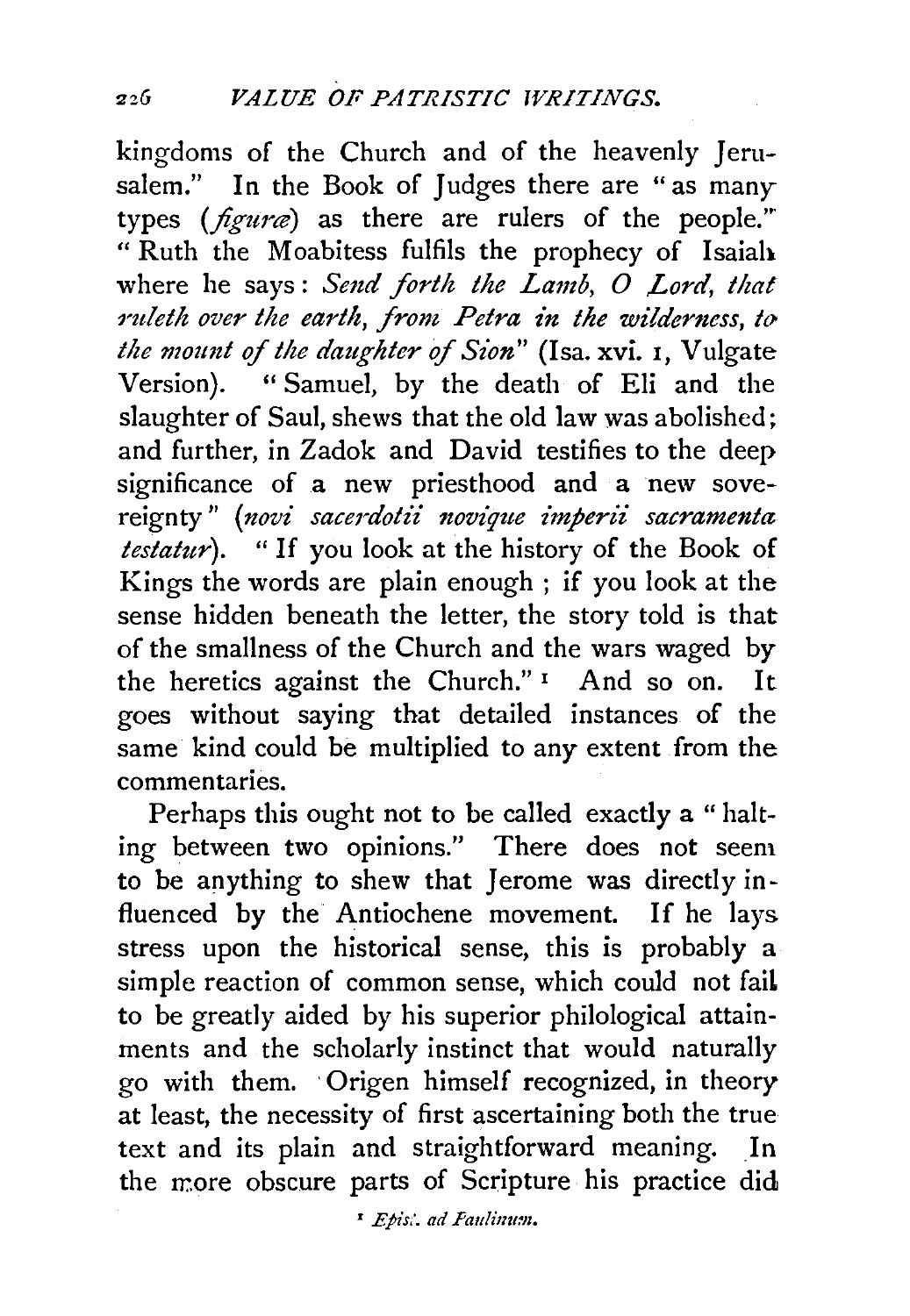not always conform to this. Wherever a difficulty of any kind presented itself in the literal sense the expedient of allegory was close at hand, and Origen never hesitated to avail himself of it. Jerome did the same thing, especially where the difficulty was moral. Abishag, whom David took to wife in his old age, is to he interpreted of the "Divine wisdom," to which, as his end drew near, he devoted himself more closely. The stories of Judah and Tamar, of Samson and Delilah, of Solomon and Rahab, of David and Bathsheba, are all to be taken spiritually. The adulteress whom the prophet Hosea is commanded to marry is the same as she who anointed the feet of the Lord and wiped them with her hair, the same as Rahab, as the Ethiopian wife of Moses, the same as the "black but comely " bride of the Song of Songs ; in other words, the Church.<sup>1</sup> Difficulties of another kind—those which were mainly philological—Jerome was more competent to deal with. And of his very considerable success in dealing with these the Vulgate is a conspicuous monument.

And yet, though the mere fact of literal and allegorical interpretations being placed side by side is no proof of inconsistency or vacillation, there are other proofs in abundance that Jerome as a commentator really bore this character. He constantly gives alternative explanations, between which he himself makes no decision. Sometimes, indeed, his uncertainty is very excusable. It really resides in the subject matter of that which is being explained, and it is a merit in the commentator to point out its existence. For instance, in the com-

<sup>&</sup>lt;sup>1</sup> See Zöckler, p. 372, and *Præfat. Comm. in Osce Proph.* (Vallarsi, tom. vi. pp. xix-xxi.)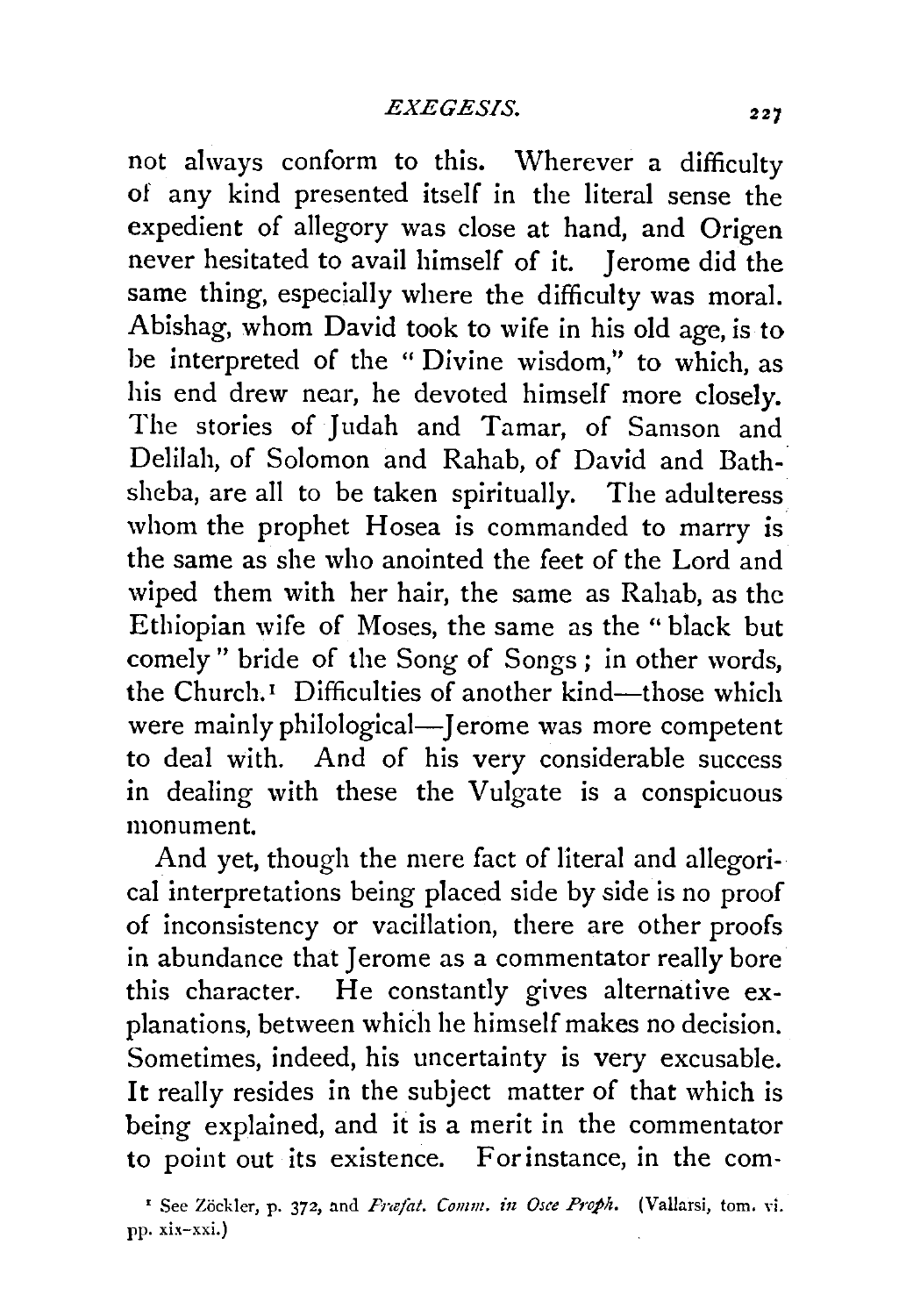mentary on the Book of Joel, Jerome makes a good point when he remarks : " The invasion of the enemy is described under the figure of locusts, and again, language is used about the locusts themselves as if they were being compared to an enemy, so that when you read about locusts you think of an enemy, and when you think of an enemy you come back to the locusts."<sup>1</sup> A very true description this of one main cause of the difficulty of the whole prophecy, a difficulty which both in ancient and in modern times has divided commentators into two great camps, according as they took as their starting-point the literal sense or the figurative. Jerome believes that a hostile invasion is mearit, and he gives a choice between the Assyrians and Babylonians, or the Medes and Persians, or the Macedonians, or even the Romans, though he himself prefers the Babylonians and Chaldæans, not on chronological grounds, but because the description seems to tally best with their proverbial ferocity.

The same difficulty of definitely fixing the sense dogs the steps of the commentator all the way through the book. It reaches a climax at the beginning of the third chapter. · The previous passage about the outpouring of the Spirit, Jerome naturally referred to the day of Pentecost, but he himself confesses that he found it a "matter of the greatest difficulty how to fit on what follows to what has gone before." Here again Jerome deserves credit for perceiving the obstacles to his own interpretation, obstacles which his predecessors had got over lightly enough. He contents himself with stating a number of different views, but apparently leaning to that which he is inclined to lay down as a

<sup>1</sup> Merx, *Joel*, p. 157.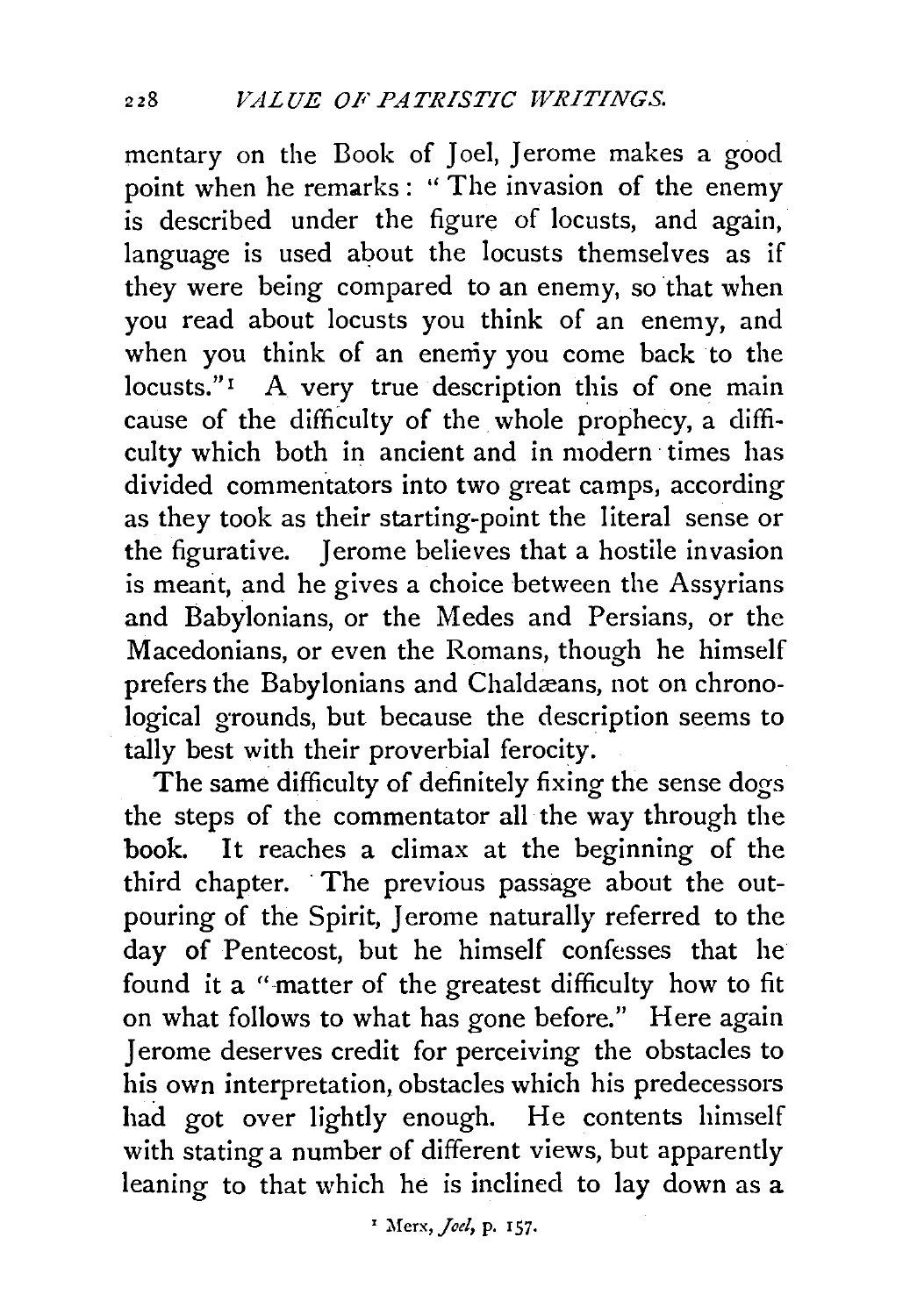general principle, that prophecies which the Jews regarded as relating to the last day really had their fulfilment at the coming of our Lord. In accordance with this he would explain the last chapter as having reference to the siege and destruction of Jerusalem by Vespasian and Titus, though he does not speak with confidence, and leaves open other possibilities. <sup>1</sup>

One reason for the indecision which characterizes Jerome's work is, no doubt, the haste with which most of it was accomplished. The commentaries in this· respect came off no better than the translations.<sup>2</sup> A fortnight sufficed to complete the Commentary on St. Matthew, and that at a time when the author was but just recovering from a severe illness.<sup>3</sup> Of the Commentary on Ephesians he sometimes composed as much as a thousand lines a day, and in the preface to his Commentary on Galatians he explains that weak eyesight and many bodily infirmities prevented him from writing with his own hand, and hence he summoned a scribe and dictated to him " whatever came first to his lips,"<sup>4</sup> for if he stopped dictating the man seemed by his impatience to hint that it was no use his being there.

It is certainly a colossal work. Not one man in. a generation could do anything at all like it now. True, we have learnt to " verify references " and apply more scientific methods, but the very abundance of books and mechanical facilities have weakened the natural powers. Jerome gives a list of his authorities for the Commentary on Galatians. They include the ponderous tomes of Origen, Didymus, whom, with allu-

4 V allarsi, tom. vii. p. 486.

<sup>&</sup>lt;sup>1</sup> For the foregoing, see Merx, *Joel*, pp. 157-169.<br><sup>2</sup> Zöckler, *Hieronymus*, p. 212.<br><sup>2</sup> Zöckler, *Hieronymus*, p. 212. <sup>2</sup> Zöckler, *Hieronymus*, p. 212.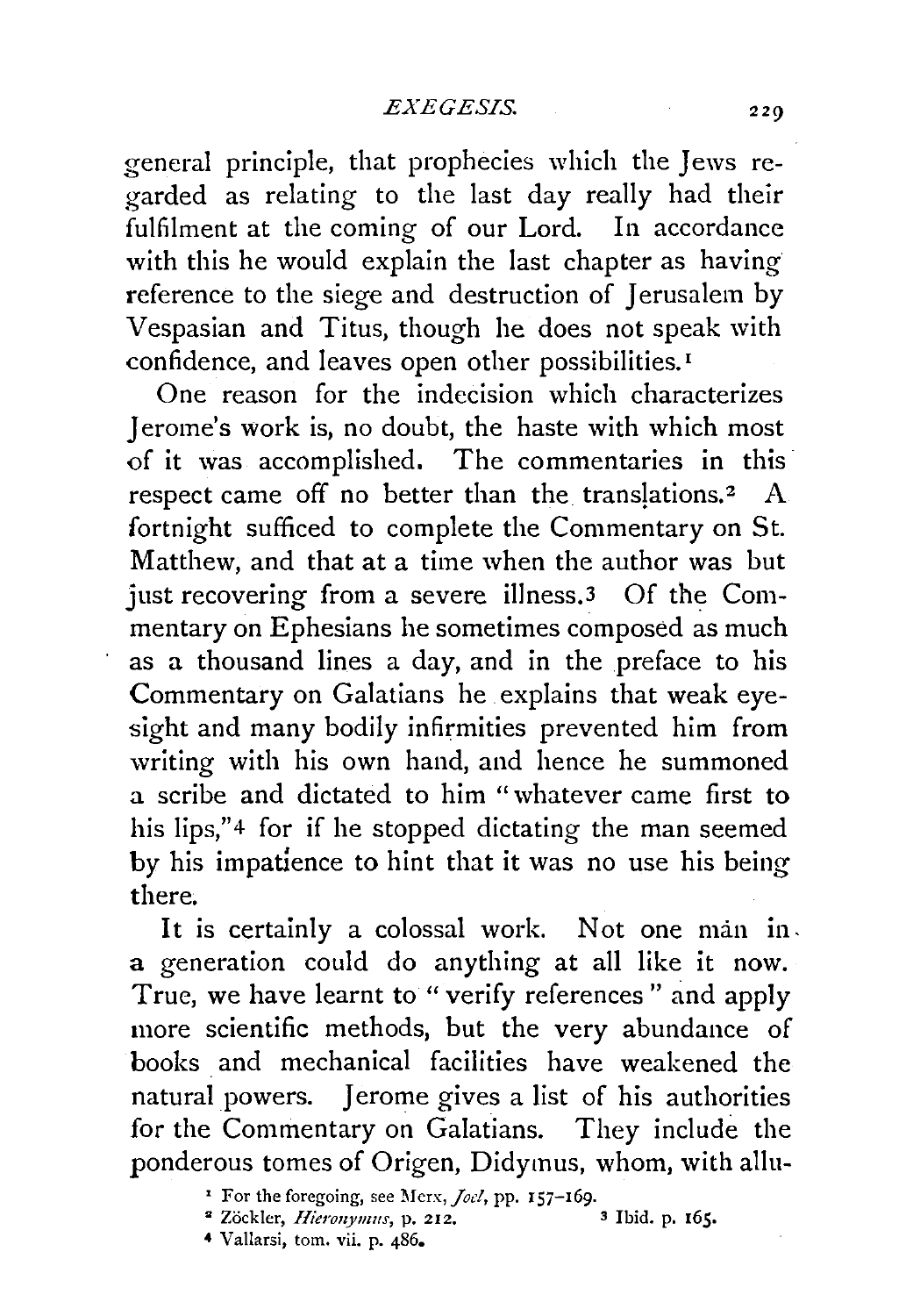sion to his blindness, Jerome calls "his seer," Apollinaris, Alexander, an ancient heretic, Eusebius of Emesa, and Theodorus of Heraclea. All these, he says, he has read, "and piling one thing upon another in his brain," <sup>1</sup> he dictated to his scribe sometimes matter of his own, sometimes that of others, but not always recollecting the order, the words, or even the sense.

We may see here a part at least of the secret of Jerome's strength. The reader does not flag because the writer did not flag. It is all "aus einem Gusse." Jerome has the most consummate command of language. He can say just what he pleases, and not only say it but adorn it and drive it home with a style at once in the highest degree pointed and vigorous. Never was learning so little accompanied by pedantry. It is wielded with as much ease and dexterity as if it were only the waving of a conjurer's wand. Not, of course, that the style is perfect. It has the faults of taste and exaggeration to which allusion has already been made; but when all the necessary deductions have been made for these, it is still most impressive, and must be, one would think, unique in learned work of this kind.

We have already had occasion to quote some of the introductory matter to St. Paul's Epistles in general, and that to the Galatians in particular, in Chrysostom and Theodore. A specimen of Jerome's way of dealing with the same subject will shew at once the difference between them. The new element introduced is that of learning, and in order to give an idea of the. style as well as the nature, the paraphrase that follows shall be somewhat full. Jerome asks the question with which neither Chrysostom nor Theodore had troubled

· <sup>1</sup>Vallarsi, tom. vii. P· 370.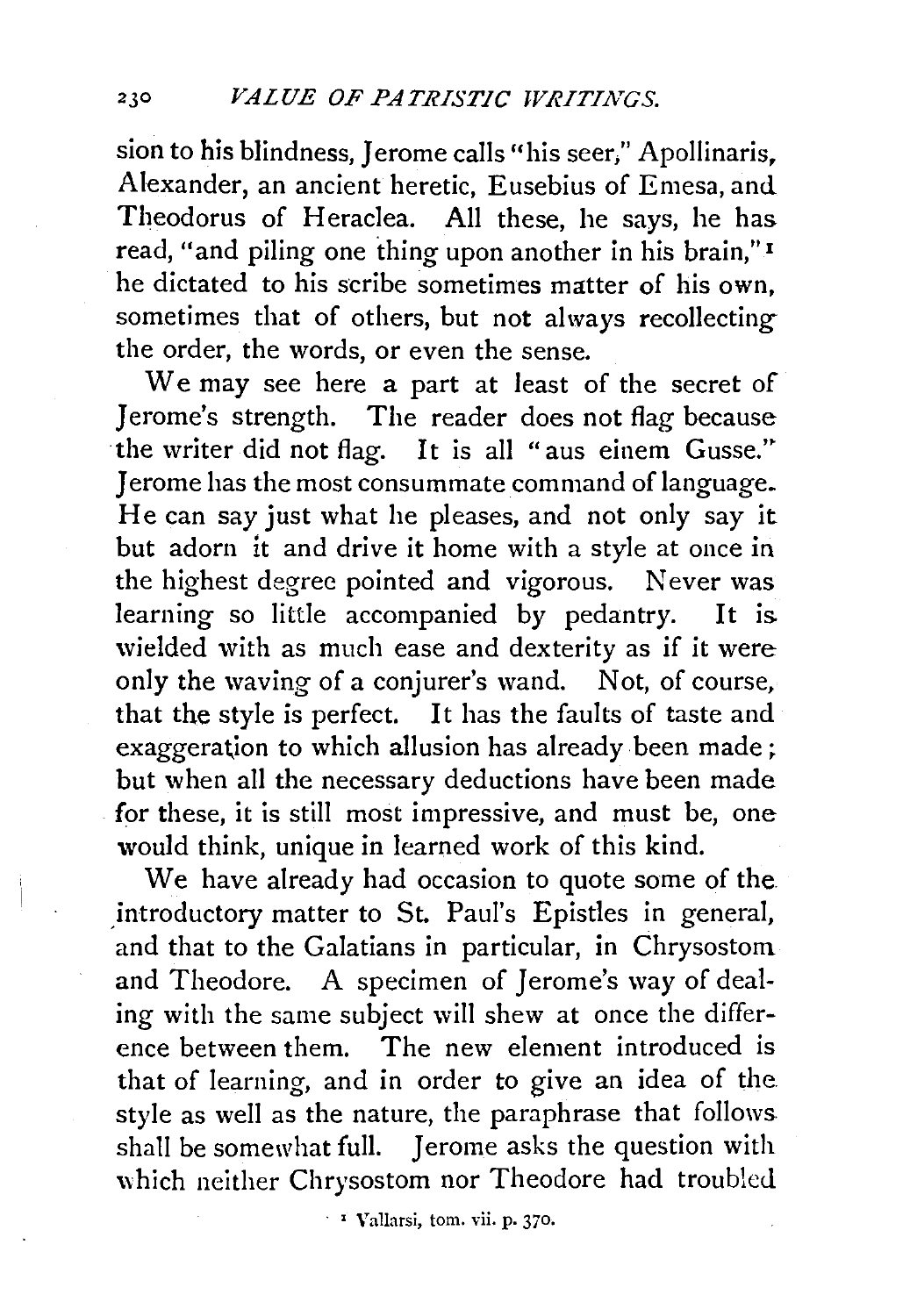themselves: \Vho were the Galatians, where they had settled, and whence they came ? Were they native born or strangers to the soil which they inhabited ? Had they lost their proper tongue by intermarriage, or had they learnt a new one while retaining their own ? Marcus Varro, a most diligent antiquary, with his followers, had written much that was of interest about the race. But as it was Jerome's purpose not to introduce the uncircumcised into the Temple of God, and as (to speak the truth) it was some years since he had last read about these things, he would rather quote Lactantius, who derived the name Galatæ from the "milkwhite necks" of the Gauls [Galatæ, as if from  $\gamma d\lambda a$ ]. These Gauls had settled in the province of Galatia, and mingling with the Greeks, had given to it the name of Gallo-Gracia. Nor was it to be wondered at that a Western people should be found so far to the East when Eastern colonies had made their way so far to the West. There was Massilia, founded by the Phocæans, "trilingual," as Varro called them. Then there was the town of Rhoda, founded by the Rhodians. which gave its name to the river Rhone [Jerome is. mistaken here, as Rhoda was in Spain, but he seems to have had the good authority of Pliny for his statement <sup>1</sup>]. He will not speak of the Tyrian founders of Carthage and Agenor's city, or of Liberian Thebes, and other Greek cities of Libya. He will confine himself to Spain, where was Saguntum, founded by Greeks from Zacynthus and Tartessus, an Ionian colony ; besides that a number of Greek names for mountains and islands attested their origin. Even Italy once bore the name of Greater Greece, and none could deny

<sup>1</sup> Sec Yallarsi's Note, p. 426.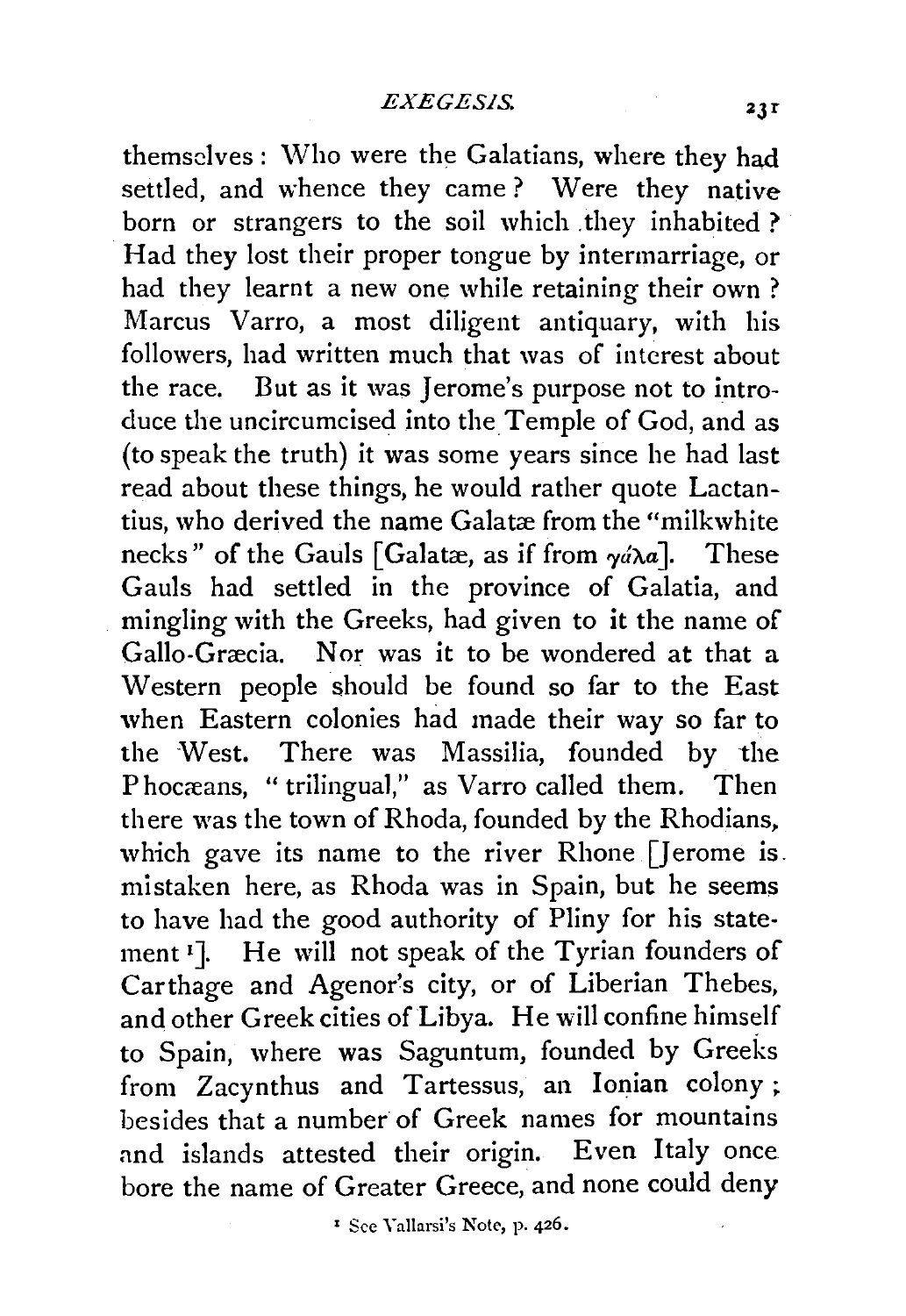that the Romans were descended from the Asian . Æneas. The consequence of this mixture of races was that the subtlety of the Greeks might be found among the orators of Gaul, while barbarian stupidity reigned in Eastern Galatia ; and to this St. Paul alluded when he addressed the Galatians as "foolish," just as in other cases he hit the characteristic quality of the Church to which he was writing-the piety of Rome, the irregular customs and intellectual vanity of Corinth, the charity and busy gossip of Macedonia. Any one who had been at Ancyra, the metropolis of of Galatia, would still recognize the portrait of that Church in the endless variety of obscure and absurd sects into which it was divided-Passaloryncites, Ascodrobi, and Artotyrites, not to speak of the more respectable. One more fact Jerome will mention in fulfilment of his promise at the outset. Besides Greek, which was spoken all over the East, the native tongue of the Galatians was almost the same as that of the Treveri. If some corruptions had been introduced that was no matter, as other languages, the Phoenician and Latin itself, for instance, were apt to change with time and place.<sup>1</sup>

This last statement of Jerome's has given rise to much discussion. It has been argued that the Treveri were a German race, and that therefore, in spite of the *prima facie* view of the case, the Galatians also must have been German. The premiss of this argument, however, seems to be doubtful as well as the conclusion.2 But into this we need hot enter here. The passage has been adduced in illustration of Jerome's

<sup>&</sup>lt;sup>1</sup> *Hieron. Op.* tom. vii. pp. 425-430.<br><sup>2</sup> See Lightfoot, *Galatians*, pp. 235-246.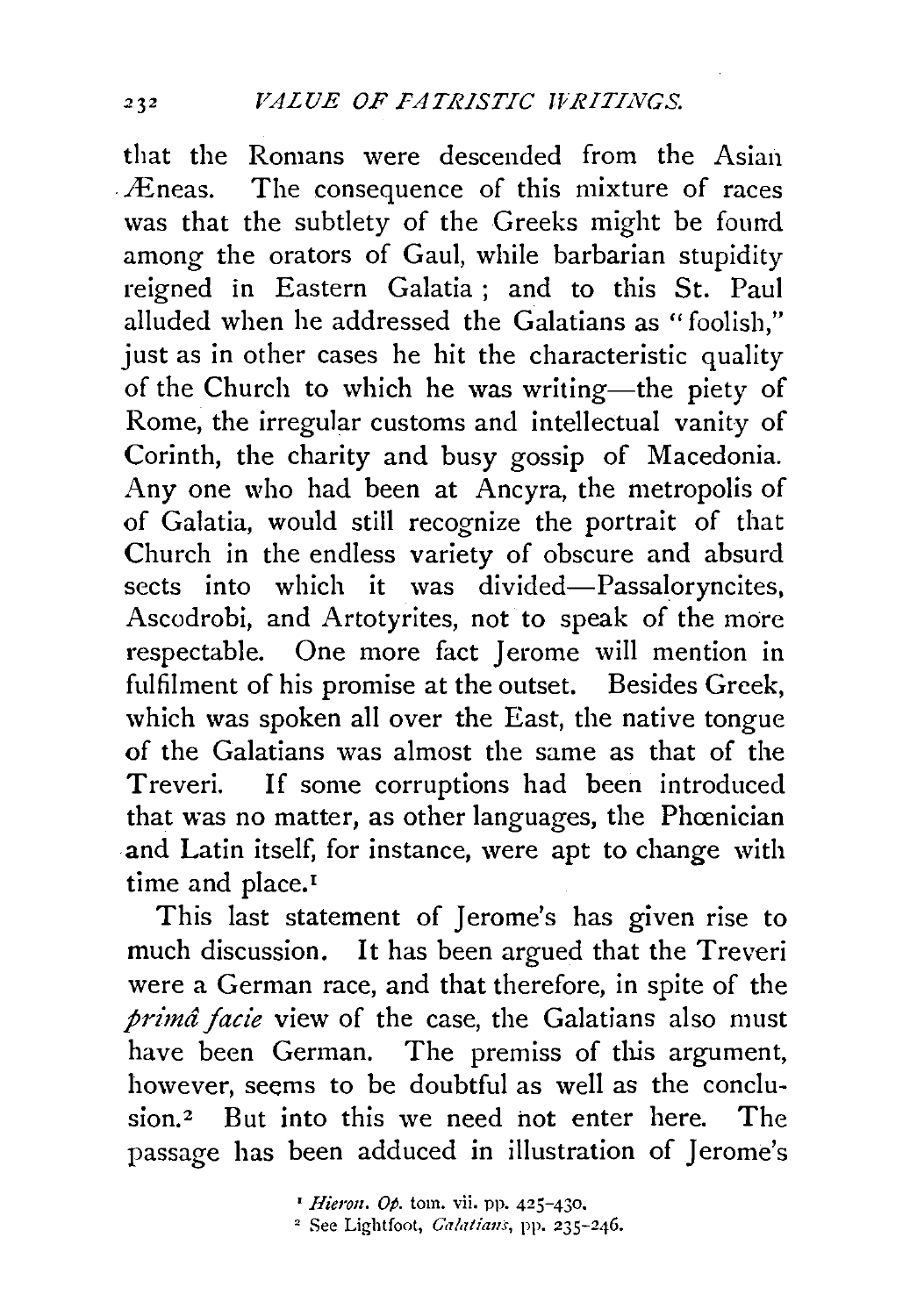wide and varied knowledge, and that purpose will, perhaps, have been attained.

Not the least of Jerome's merits is the frank way in which he recognizes difficulties and the ability with which he frequently meets them. Here, however, a distinction must be made. In some cases Jerome is free from, or rises superior to, prejudices which are felt more strongly now. In other instances he succumbs to temptations which a modern critic has no difficulty in resisting. As an instance of the first class may be taken a passage (Gal. v. 12) which even Bishop Ellicott has been led to explain away. Jerome, on the contrary, first states the case as strongly as it can possibly be stated, insisting upon the contrast which it presents to the character and demeanour of Him who was " meek and lowly of heart," and then he gives the following answer to his own accusation. " The Apostle," he says, "speaks not so much from passion against his adversaries as from love for the Church. He saw, in fact, the whole province which he himself, at the cost of his own blood, and at the peril of his own life, had won over from idolatry to the faith of Christ; he saw this whole province harassed by an incursion of proselytism, and with the grief of an Apostle-the grief of a father -he could contain himself no longer, but he began to change his tone and to grow angry with those whom he had hitherto dealt with softly, in order to hold back by objurgation those whom he could not hold by kindness. Nor can it be considered wonderful if an Apostle, himself a man, and still shut up in a vessel of infirmity, seeing too, as he did, another law in his body taking him captive and leading him bound in the law of sin. should for once have spoken in a way into which holy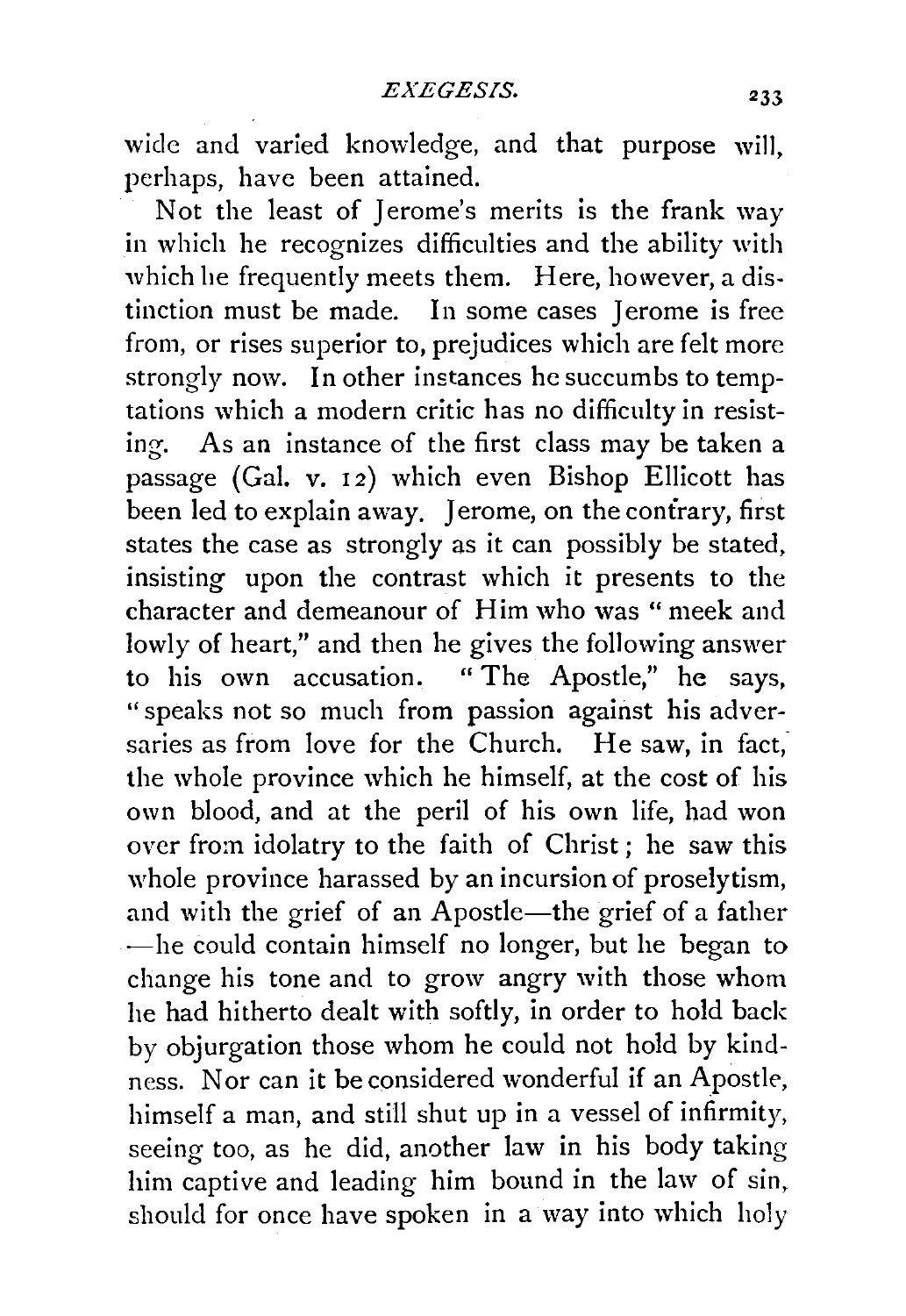men may often be seen to fall." I After some further argument to shew that the language used was not really, after all, that of malediction, he very skilfuily turns his weapon against the followers of Marcion, and appeals to them to say if there is anything in the Old Testamentto which they objected on this very ground-as stern and bloodthirsty as these words of an Apostle.

There were other questions that touched Jerome more nearly, and on which he was more liable to prepossession. His strong views in favour of the unmarried state found a stumbling-block in the marriage of St. Peter. He has two ways of getting over this ; one is, the assertion that though St. Peter was married he "forsook his wife along with his nets and his ship ; " another is, that he must needs wash off the stain so contracted by the blood of martyrdom. <sup>2</sup>

It was in the interest of the same theory that Jerome propounded the hypothesis usually identified with his name as to the relationship indicated by the phrase, " brethren of the Lord." This can hardly, however, be quôted to Jerome's disadvantage in comparison with modern writers, as many moderns<sup>3</sup> have adopted it from him, and have held it with greater tenacity than he himself seems to have done.

But there is one episode that has left a deeper scar on Jerome's reputation-his controversy with Augustine about the conduct of St. Peter at Antioch.4 The charge, however, really affects not Jerome alone, but others of the Fathers with him. The statement in Galatians ii. II, "When Cephas was come to Antioch I withstood him to the face because he was condemned,"

- 
- <sup>4</sup> See Lightfoot, Galatians, pp. 127-131.

<sup>&</sup>lt;sup>1</sup> *Hieron. Op.* tom. vii. p. 493. <sup>a</sup> Zöckler, *Hieronymus*, pp. 201, 372.<br><sup>3</sup> *E.g.*, Wordsworth and Ellicott. <sup>4</sup> See Lightfoot, *Galatians*, pp. 127-1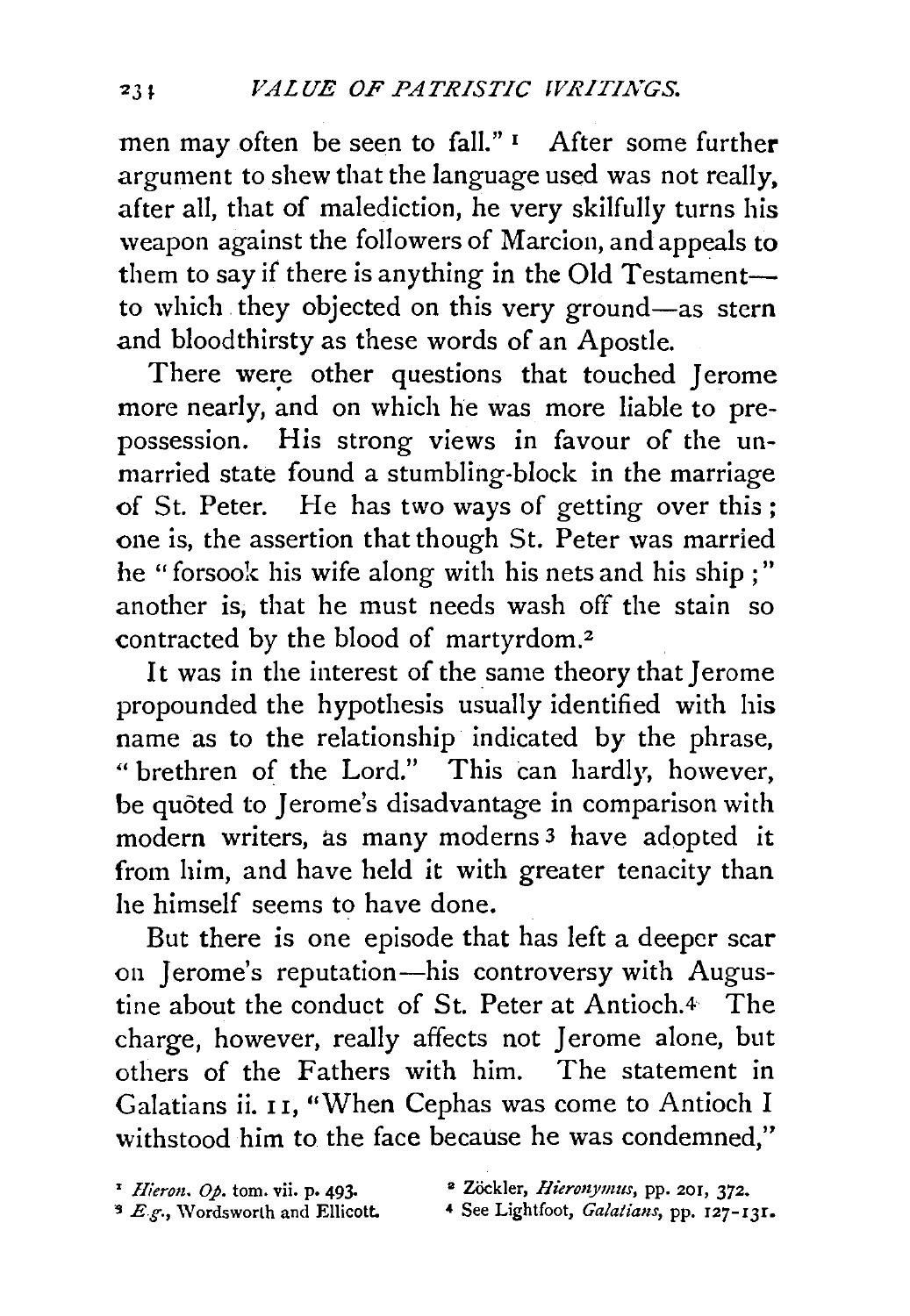gave great offence. The partizans of Petrine Christianity bitterly resented what they considered the presumption of St. Paul. On the other hand, those who exaggerated the principles of the latter Apostle caught at the apparent evidence of his antagonism to Judaic Christianity. And in the mean time writers like Porphyry attacked both Apostles at once, the one for his error, the other for forwardness in rebuking that error, and made use of the dispute as an argument against the truth of Christian doctrine. To meet these assaults two expedients were devised, both equally disingenuous and both in fact equally absurd. Clement of Alexandria started the theory, which found considerable acceptance, that the Cephas here mentioned was not really St. Peter, but one of the seventy disciples. Jerome has every right on his side when he says that "the whole argument of the Epistle, which glances at Peter, James, and John, is repugnant to this supposition." But he himself only discards it in order to adopt the no less untenable view of Origen, that the two Apostles were really only acting a part; that the scene at Antioch was got up between them, "that their feigned contention might restore peace among believers, and that the faith of the Church might be made unanimous by their sanctified wrangling." Not only St. Paul's rebuke, but St. Peter's concession to Gentile prejudices, was a piece of pious hypocrisy. Hypocrisy of one kind was to be remedied by hypocrisy of another. St. Peter was to set an example of humility and submission, and so to shame the Jewish Christians into following his example.

If it had been possible to defend such a theory, Jerome would ·have succeeded in defending it. He